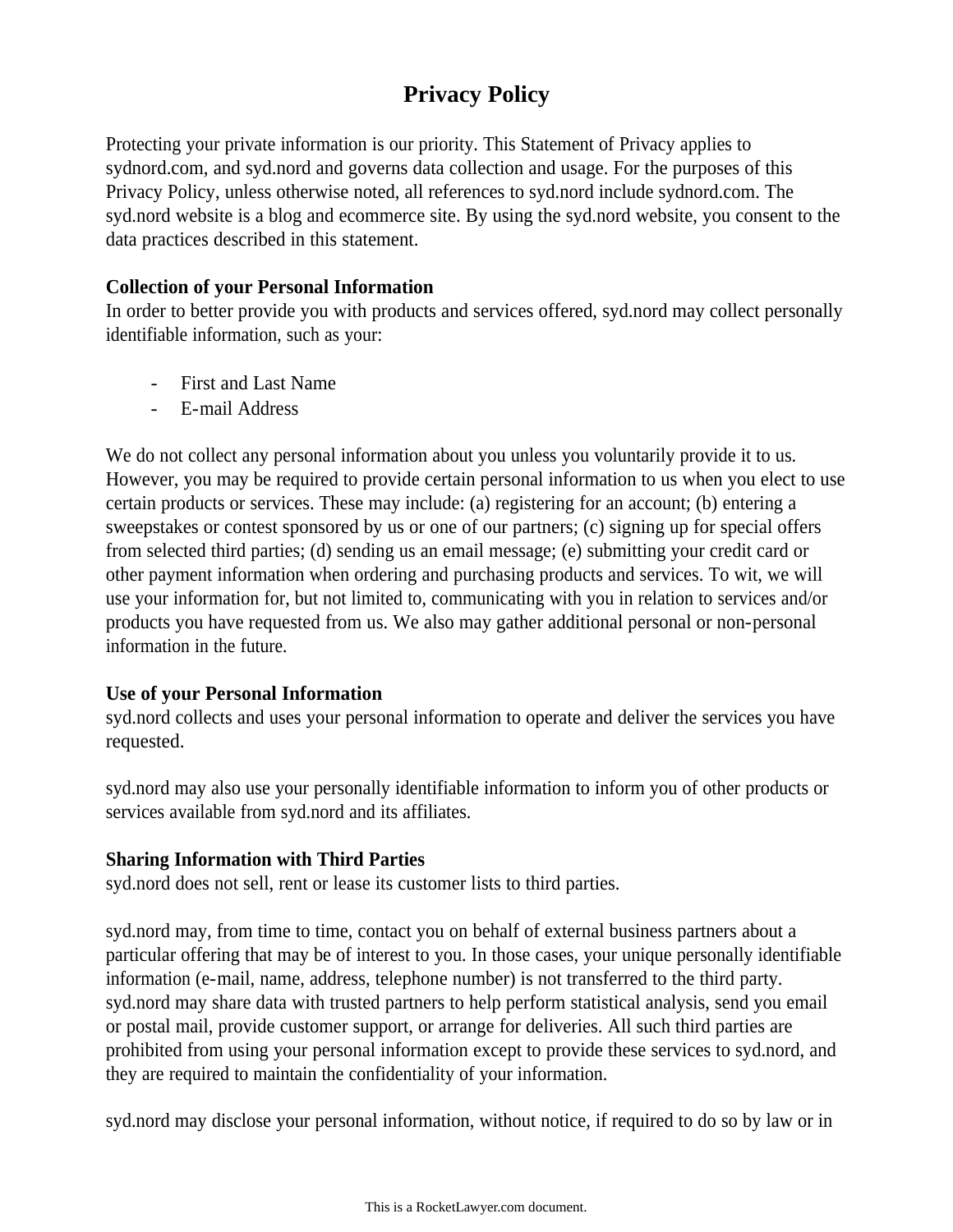the good faith belief that such action is necessary to: (a) conform to the edicts of the law or comply with legal process served on syd.nord or the site; (b) protect and defend the rights or property of syd.nord; and/or (c) act under exigent circumstances to protect the personal safety of users of syd.nord, or the public.

### **Tracking User Behavior**

syd.nord may keep track of the websites and pages our users visit within syd.nord, in order to determine what syd.nord services are the most popular. This data is used to deliver customized content and advertising within syd.nord to customers whose behavior indicates that they are interested in a particular subject area.

### **Automatically Collected Information**

Information about your computer hardware and software may be automatically collected by syd.nord. This information can include: your IP address, browser type, domain names, access times and referring website addresses. This information is used for the operation of the service, to maintain quality of the service, and to provide general statistics regarding use of the syd.nord website.

### **Use of Cookies**

The syd.nord website may use "cookies" to help you personalize your online experience. A cookie is a text file that is placed on your hard disk by a web page server. Cookies cannot be used to run programs or deliver viruses to your computer. Cookies are uniquely assigned to you, and can only be read by a web server in the domain that issued the cookie to you.

One of the primary purposes of cookies is to provide a convenience feature to save you time. The purpose of a cookie is to tell the Web server that you have returned to a specific page. For example, if you personalize syd.nord pages, or register with syd.nord site or services, a cookie helps syd.nord to recall your specific information on subsequent visits. This simplifies the process of recording your personal information, such as billing addresses, shipping addresses, and so on. When you return to the same syd.nord website, the information you previously provided can be retrieved, so you can easily use the syd.nord features that you customized.

You have the ability to accept or decline cookies. Most Web browsers automatically accept cookies, but you can usually modify your browser setting to decline cookies if you prefer. If you choose to decline cookies, you may not be able to fully experience the interactive features of the syd.nord services or websites you visit.

# **Links**

This website contains links to other sites. Please be aware that we are not responsible for the content or privacy practices of such other sites. We encourage our users to be aware when they leave our site and to read the privacy statements of any other site that collects personally identifiable information.

# **Security of your Personal Information**

syd.nord secures your personal information from unauthorized access, use, or disclosure. syd.nord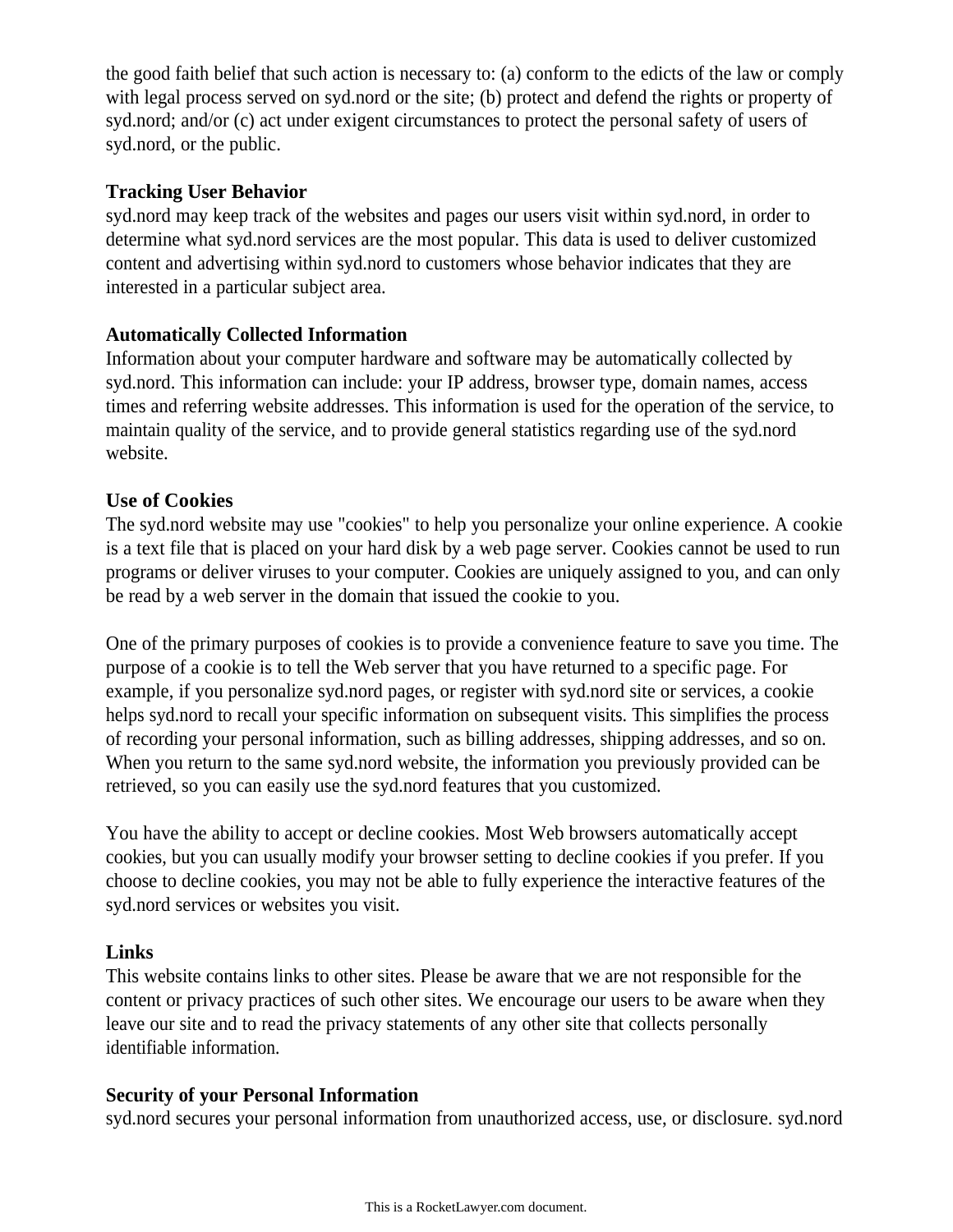uses the following methods for this purpose:

SSL Protocol

When personal information (such as a credit card number) is transmitted to other websites, it is protected through the use of encryption, such as the Secure Sockets Layer (SSL) protocol.

We strive to take appropriate security measures to protect against unauthorized access to or alteration of your personal information. Unfortunately, no data transmission over the Internet or any wireless network can be guaranteed to be 100% secure. As a result, while we strive to protect your personal information, you acknowledge that: (a) there are security and privacy limitations inherent to the Internet which are beyond our control; and (b) security, integrity, and privacy of any and all information and data exchanged between you and us through this Site cannot be guaranteed.

# **Right to Deletion**

Subject to certain exceptions set out below, on receipt of a verifiable request from you, we will:

- Delete your personal information from our records; and
- Direct any service providers to delete your personal information from their records.

Please note that we may not be able to comply with requests to delete your personal information if it is necessary to:

- Complete the transaction for which the personal information was collected, fulfill the terms of a written warranty or product recall conducted in accordance with federal law, provide a good or service requested by you, or reasonably anticipated within the context of our ongoing business relationship with you, or otherwise perform a contract between you and us;
- Detect security incidents, protect against malicious, deceptive, fraudulent, or illegal activity; or prosecute those responsible for that activity;
- Debug to identify and repair errors that impair existing intended functionality;
- Exercise free speech, ensure the right of another consumer to exercise his or her right of free speech, or exercise another right provided for by law;
- Comply with the California Electronic Communications Privacy Act;
- Engage in public or peer-reviewed scientific, historical, or statistical research in the public interest that adheres to all other applicable ethics and privacy laws, when our deletion of the information is likely to render impossible or seriously impair the achievement of such research, provided we have obtained your informed consent;
- Enable solely internal uses that are reasonably aligned with your expectations based on your relationship with us;
- Comply with an existing legal obligation; or
- Otherwise use your personal information, internally, in a lawful manner that is compatible with the context in which you provided the information.

# **Children Under Thirteen**